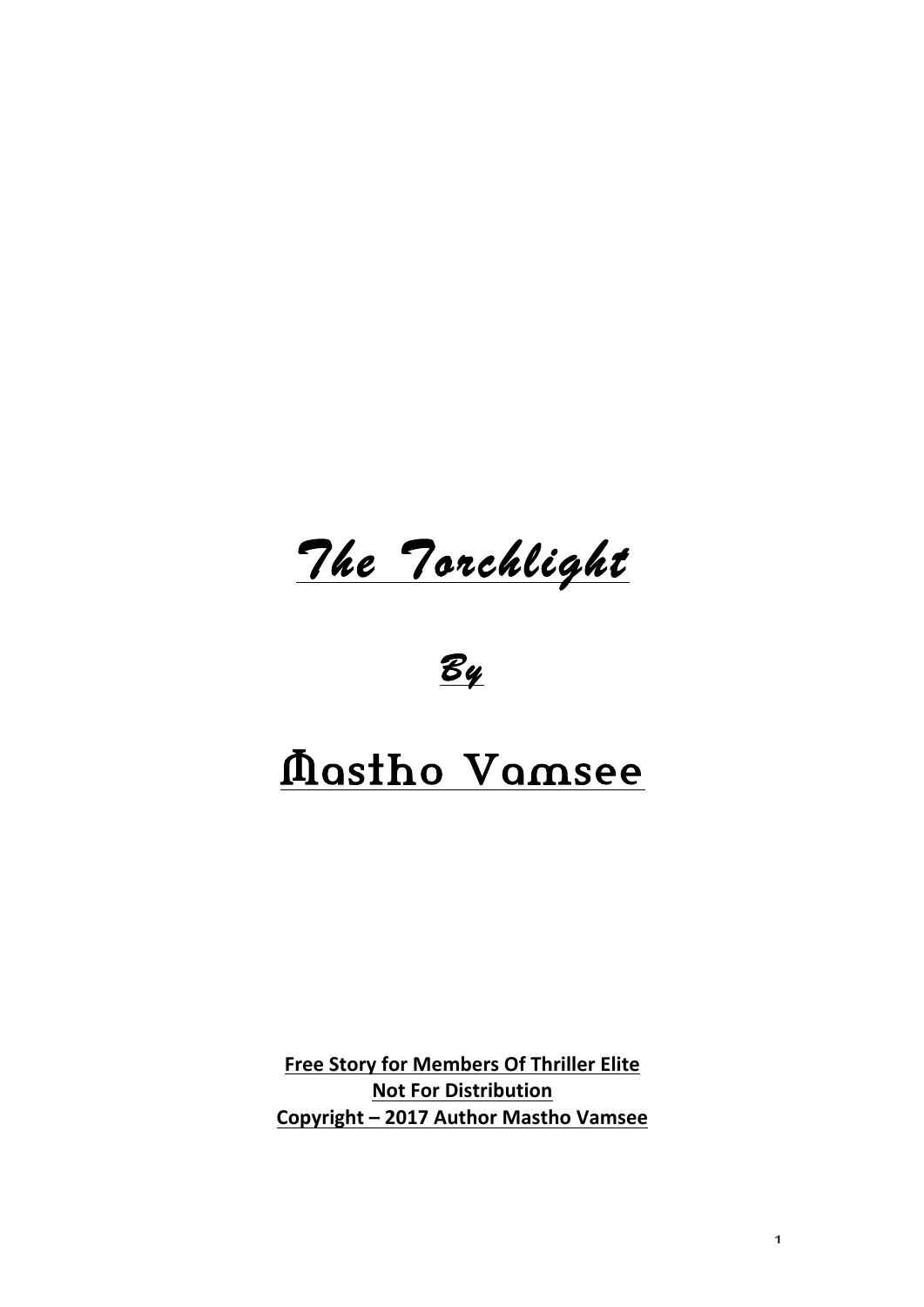## *Shreeyan has seen a ghost for the first time in life! And what followed, is something that you had never imagined or read anywhere!*

The Seeshmahal Theatre's gate was closed. It was just past six in the evening, when darkness began to engulf the age-old theatre. Chilly winter winds were at play in the melancholy setting.

Seeshmahal Theatre has been standing in the Saleem Pasha lane for over forty years now. With paint pealed off its walls, the theatre looked like a menacing monster in a lugubrious mood. The movie theatre has been in a legal dispute for long now, resulting in the owner not being able to sell it off or build a modern multiplex there. It looked like a haunted house in a Bollywood film at this day part.

The interiors of the theatre were a perfect match to the horrid exterior of the theatre. The once magnificent Seeshmahal Theatre's interiors adorned a spooky look now. The dim lights inside the theatre added to its woebegone ambience.

Jaan Meri Jahaan Meri was the film that had been playing since a long time here. Hardly, there were fifty human beings who came to watch the evening show that day.

Shreeyan stood at the door marked for entrance into the theatre, yawning sleepily. He glanced at his wristwatch. It was six forty two pm by his watch. 'Time to get down to work', thought Shreeyan.

Shreeyan would count the number of people in the theatre and inform the manager. The manager would then match the number with the tickets sold and that's about it. His work was done, simple. He could then relax untill the night show starts.

Shreeyan pushed open the huge door and stepped into the dark interior of the theatre. Then, from his trouser pocket, he pulled out his torchlight and switched it on.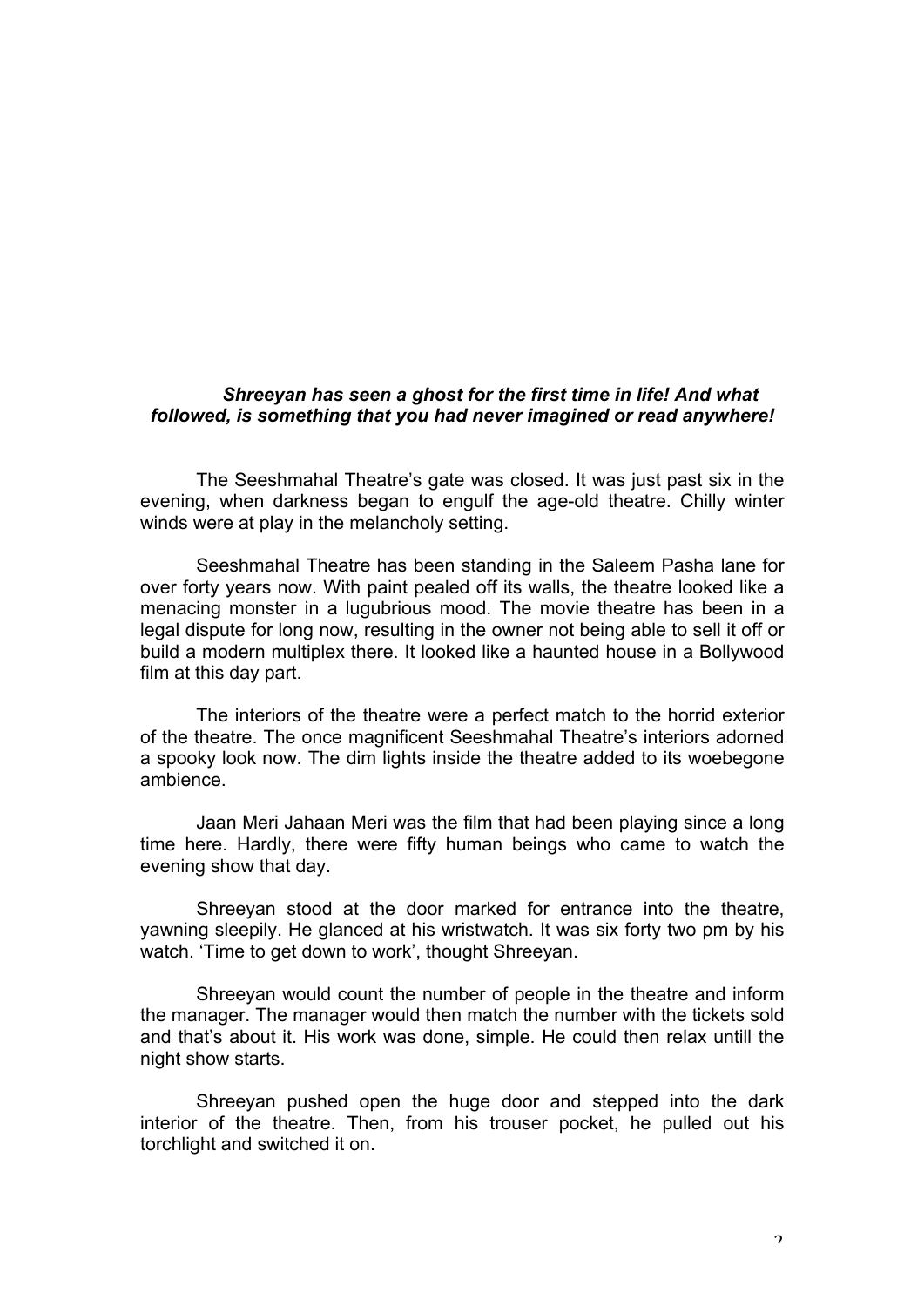*People who work in the dark are more terrified of the dark… because they have seen the darkest depths of it!*

The feature film, Jaan Meri Jahaan Meri is a war story. As the war sequences happen at night in the film, the theatre is mostly in darkness through the length of the film. This being the evening show, it was a teeny bit darker than normal. Shreeyan decided to finish his work quickly.

He could not see a thing inside. The torch did not work on the first two tries. Shreeyan hit the torch on his palm a few times and then he switched it on a third time. The torch's light shot forward like a bullet from the barrel of a shotgun. The light's focus fell directly on a corner of the 'balcony' section of the theatre.

Shreeyan's eyes focused on the place, that the light illuminated. Shocking is a word that cannot describe what he saw there!

Two eyes glowed bright in the light; like the eyes of some cruel beast that lurks in the dirty damp darkness of desolate forests. The eyes were blinking continuously. But they did not belong to any cat or beast known to humans! The form that surrounded the eyes was nothing that Shreeyan had ever seen in life.

It was black, it was huge and it was swaggering to some inaudible gothic rhythm.

The sight gave the start of his life to Shreeyan. Instinctively, he switched the torch light off. His heart was beating hard. Breathing heavily, standing wide-eyed he was unable to move. And then, 'Ta Daaaan'… !!!

That was a sudden sound effect from the movie and Shreeyan jumped up in shock.

A minute passed slowly… When his heartbeat slowed down, Shreeyan smiled at himself. 'Mr Shreeyan, you are all of twenty five and still a kid', he thought nodding his head side ways with a smile. Then he switched on the torch light again… there was nothing in the place where he had seen that terrifying form a few minutes back.

He started walking, armed with the torchlight. For the next few minutes, he had gone around the theatre counting heads. Immersed in his work as he was, Shreeyan did not realize that he had now come to the same spot where he saw the unearthly form. But the moment that realization dawned on him, a sudden burst of fear overtook him. His thoughts started racing at a thousand miles per second, filled with terrible negative expectations. As his trembling hands turned the light beam to the spot, Shreeyan slowly raised his head and looked in that direction.

There was nothing there! Just empty seats….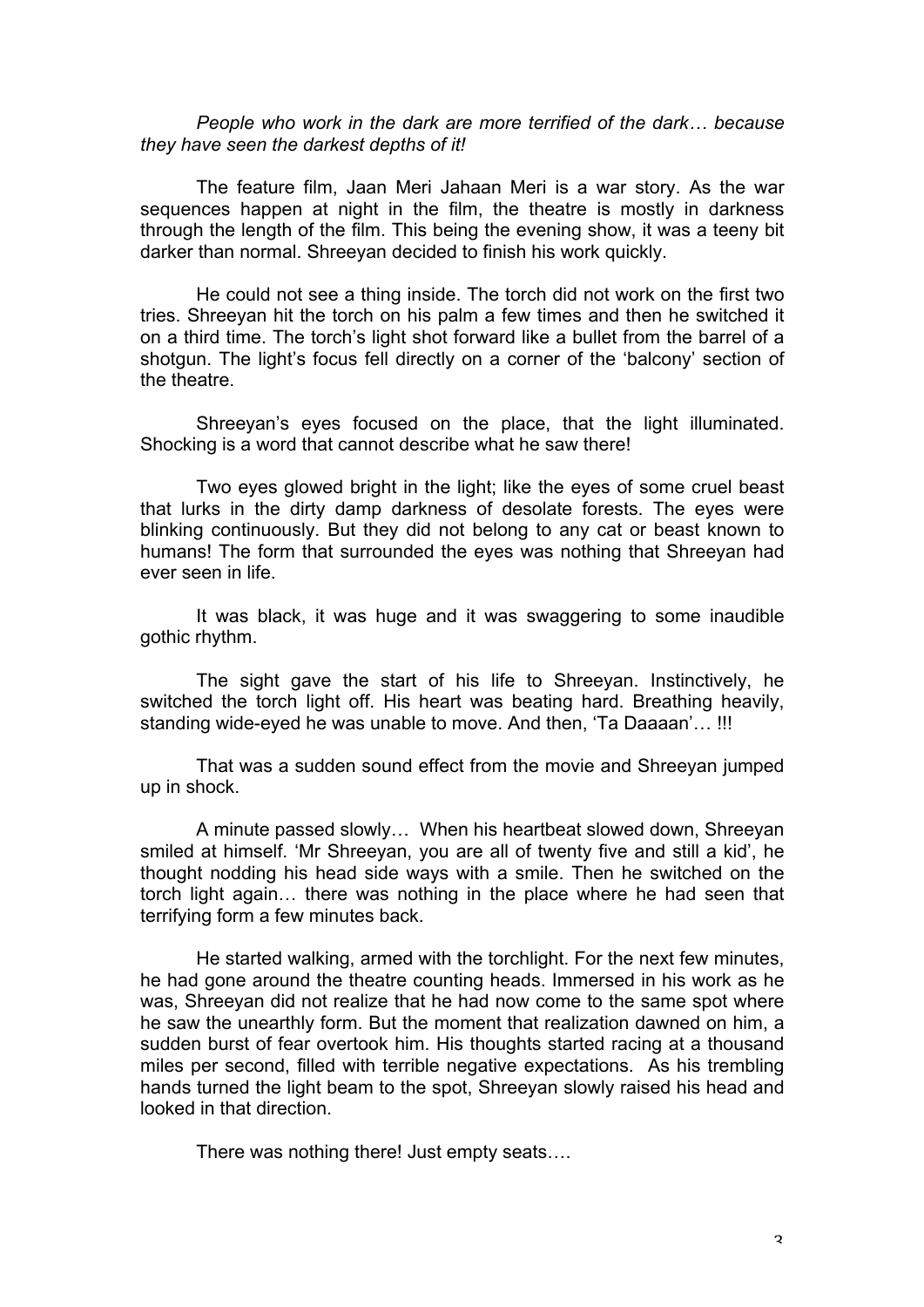Relieved, his body now relaxed. But as he began to turn away, he heard a peculiar sound… from farther up the rows.

'kashhhhhhhhh… kashhhhhhhhhh'

Shreeyan turned his torch in the direction of the sound. What he saw was beyond words. Perhaps the most repellent sight anybody has ever laid his eyes upon, was right before him! What he saw was unpalatable and most sickening.

The first thing he noticed was the teeth. Haphazard teeth… filled with a blackish tar like fluid. Teeth that would be any dentist's nightmare. Teeth protruding from a pair of thick blue lips that looked like they were slashed with a sharp razor blade in five places! The tongue inside was like a collection of moving worms you would find in putrid food cans. And to add to the disquieting look, what might have once been a nose on that face, was half chopped off!

A pair of blood shot eyes peeped from behind a tuft of rigid looking strong black hair. But the most startling thing for Shreeyan was that the eyes had no black, brown or blue part in them!

The shock was total. Shreeyan felt as if his heart stopped beating and he was dead!

The figure that he just saw had a head… and there was no body! The next instant, he switched the torch off. His mind was going blank. He stood frozen, unable to move, drenched in perspiration… his limbs shaking uncontrollably.

But fortunately at that moment, a tremendous energy surged up his spine and he started running.

Shreeyan kept on running. He ran out of the theatre, out of the building, out of the gate into the Saleem Pasha lane and from there he ran into the main road. He kept running and running. He went into a state of shock and could not hear the traffic snarls around him, did not see people around… Filled with fear he just ran and ran and then ran more.

#### ★ ★ ★

Shreeyan did not venture out of his room for three days. He did not as much as put his foot down from his bed. The memory of the grotesque figure kept haunting him again and again, whenever he closed his eyes...

Those gruesome eyes, the half nose, those teeth and lips and the eyes… Shreeyan had seen a ghost for the first time in life!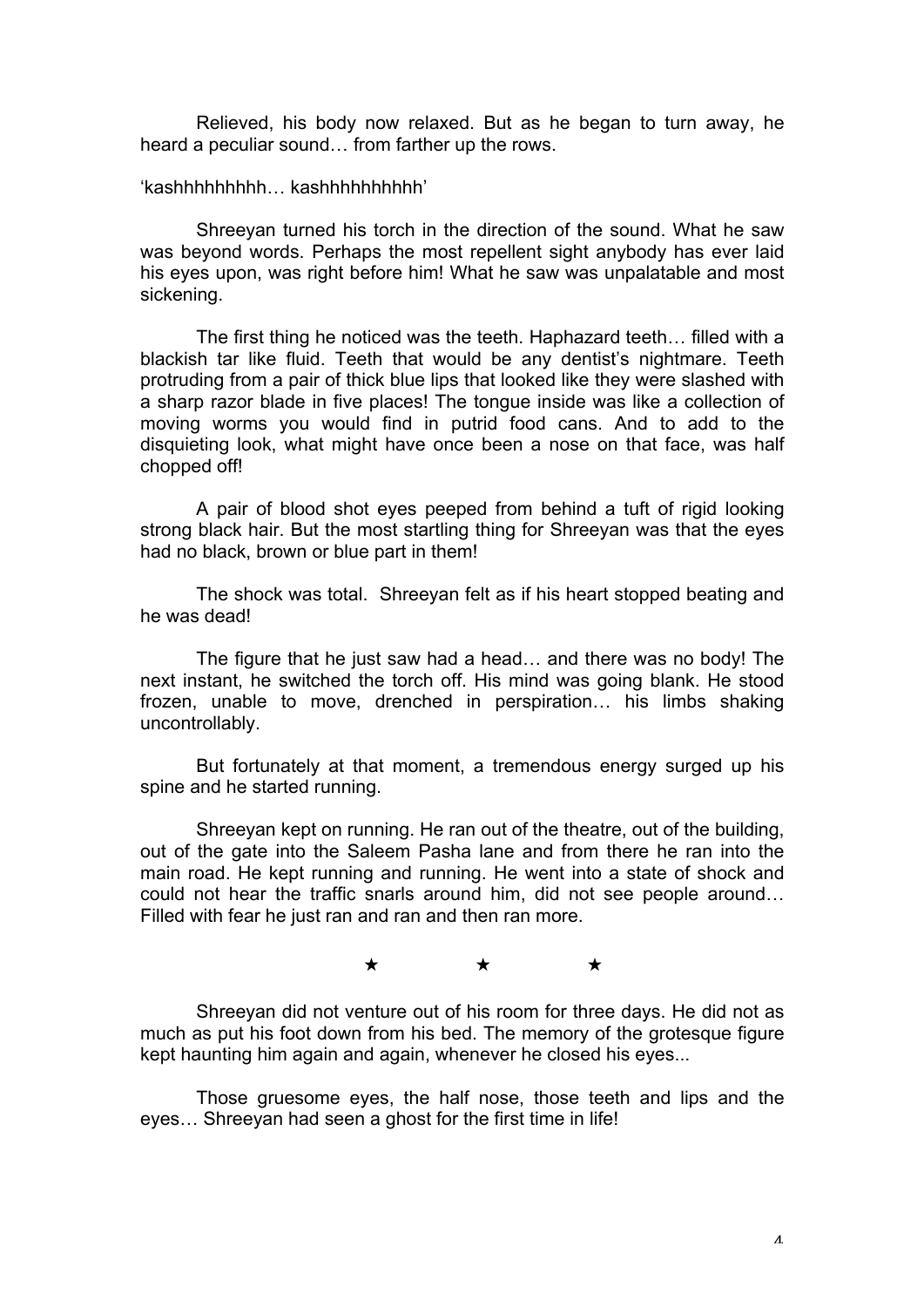He was not hungry. He could not sleep. Just one thought and only one made rounds in his head. The ghost! He tried in desperation, to forget what happened. But his mind was simply out of control.

It took him three days to get out of the traumatic state. As he felt better, he came out of his rented room on the terrace of a dilapidated building and decided to do some shopping for food.

Shreeyan entered Raja Super Market. He was looking very shabby but somehow no one seemed to care or notice. He went around the place looking at what were on display. Four rounds later, he stopped at a big fridge that had a stock of yogurt.

He opened the fridge and put his right hand into the fridge to pull the pack of yogurt out, when a commotion at the cash counter attracted his attention. Three thugs were creating trouble for the lady on the counter.

As Shreeyan turned his head and watched the diatribe at the cash counter, his hand was still in the fridge trying to pull the yogurt out. Shreeyan realized that his hand has been touching something warm. 'Why is the yogurt in refrigerator, warm?' thought Shreeyan, and turned his gaze to his hand.

What he was touching in the fridge was not a pack of yogurt but a severed old head… the same head that greeted him in the theatre… the same head that was sans the body! His right hand was feeling the warm choppedoff nose of the apparition!

Shreeyan shouted out loud like crazy! He pulled his hand back in disgust and darted back instinctively. But the head was looking at him with red blood-shot eyes that had no black part! The head was now moving forward in the shelf of the fridge. It was crawling with its right side forward, then the left side forward and then the right… inching further and further slowly… 'kashhhhhhhhh… kashhhhhhhhhh'

That very moment, Shreeyan ran again… realizing that unbearable agony bestows unlimited strength…

### ★ ★ ★

Shreeyan had no friends as such. All he had was an old mother who lived in his village Jillipaadu. Shreeyan lived in a shabby little rented room on the terrace of a very old building in a part of the city that was known simply as the 'Old City'.

Ten years ago, when Shreeyan was just fifteen, he left Jillipaadu and his old mother for the city. He searched for a job but got none. A day came when he did not have any food to eat and he thought he should start begging on the streets. But that same day, a man in a white shirt seemed to feel sorry for him. That gentleman was in the business of committing myriad crimes in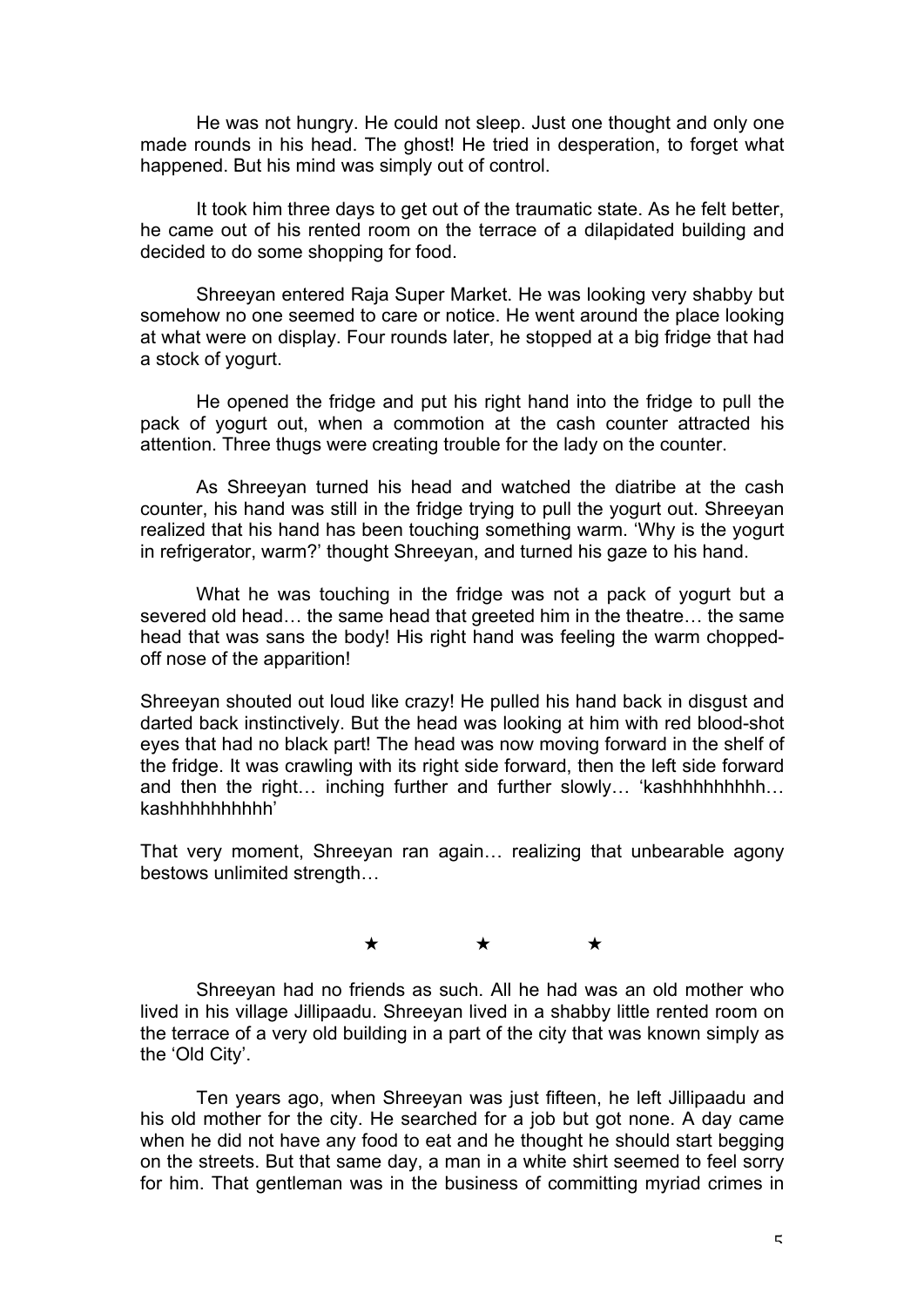the city. Among others, his favorite was kidnapping teenage girls and selling them to offshore clients.

The gentleman in a white-shirt employed Shreeyan in his favorite trade. And then Shreeyan started earning some money.

Shreeyan got hold of helpless girls, terrified them and gave them away to his boss, who in turn, sold them. Sometimes, he had to do unthinkable things too. But that was, sort of rare.

As time flew, Shreeyan felt disgusted with his job. And one day, he simply left it and joined Seeshmahal theatre in the position of a 'torchlight boy' for a pittance.

Presently, Shreeyan felt like talking to somebody. He wanted the company of some human being, any human being.

So, the marathon that began at Raja Super Market ended at Seeshmahal theatre. If he knew a few people, it was only at this place.

It was already dark when Shreeyan reached the theatre. He went straight in, entering the building that he was so well acquainted with.

Empty! He could see no one inside! The manager, who was supposed to be in his cabin chewing off his nails, was also not there either. Shreeyan sighed looking at the empty cabin.

At that moment, an idea flashed in Shreeyan's mind. He went into the theatre so he could simply sit with people in the theatre and watch the film. Human presence could give him some relief, he thought. He opened the large door that led into the screening hall and stepped into the seating area. It was pitch dark inside. Shreeyan switched his torchlight on…

But as he moved a couple of steps forward, he felt as if something just went past him… through him! When this happened, there was a freezing cold, uneasy sensation inside him. Instantly, he turned back. There, he saw a white object passing through the shut door. But it was not walking… it was floating above the floor. And what freaked out Shreeyan is that this white 'thing' was upside down. Its head was down towards the floor and feet up… its hair dragging on the floor as it seeped out of the door!

He was now shouting at the pitch of his voice… while he ran hard… "Who is this? Who wants to frighten me this way? Why do you torture me this way! What have I done?"

★ ★ ★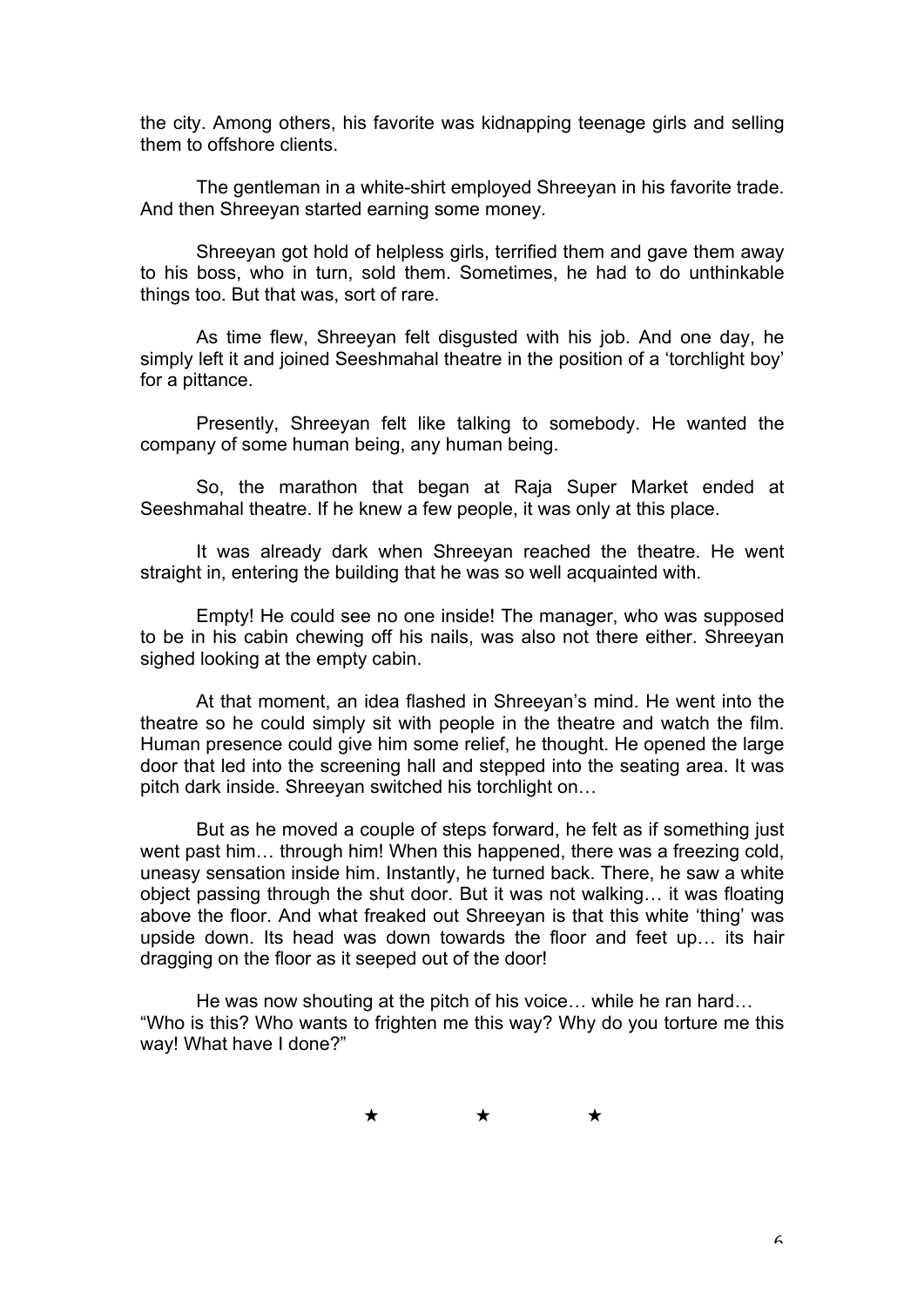For the next four days, Shreeyan's disposition was pathetic, to say the least. On the fourth day, he got down his bed and walked out of his room. He resolved to go back to his hometown, Jillipaadu, where he last saw his old mother, ten years ago.

#### ★ ★ ★

Shreeyan got down the half empty bus. It was his own village… a place that made him feel safe, the moment he set foot on it. And yet, the feeling did not last long. As he started walking, there was a peculiar eerie feeling inside him.

Through the familiar streets he walked… streets that now seemed deserted for some mysterious reason!

After eleven minutes, he reached home... where he left his old mother ten years ago. The door to the house was closed. He pushed it open…

The time was past sunset and inside, the house was filled with darkness. He stepped inside. 'Why didn't mom switch the lights on?' he wondered. With a shaky tone, feeling like a stranger in his own home, he called out for his mother.

"Mom…"

", there was no answer...

"Mom… it's me! Where are you?"

He felt as if he heard a noise from inside. Felt like somebody was coming out into the living room. 'Hmmm… looks like somebody is coming towards me…' he thought. But the darkness was making it difficult for him to figure out who it was …

As the figure approached him, he could see a woman clad a white saree... her hair was totally grey... she was bent at the waist with old age... and the woman in a swaggering gait came closer… 'She is shaking with old age!' thought Shreeyan as the woman halted silently before him.

Shreeyan slowly bent down and looked into her face. 'Yes!' thought Shreeyan happily, 'that's mom!'… He hugged her tight as tears started flowing down his cheeks…

He stayed in the embrace for more than two minutes but there seemed to be no response or reciprocation from his mother. Shreeyan freed her from the embrace and looked into her face, doubtfully. 'Did she not recognize me?' he asked himself…

"Mom, its me… did you not recognize me?" he asked her…